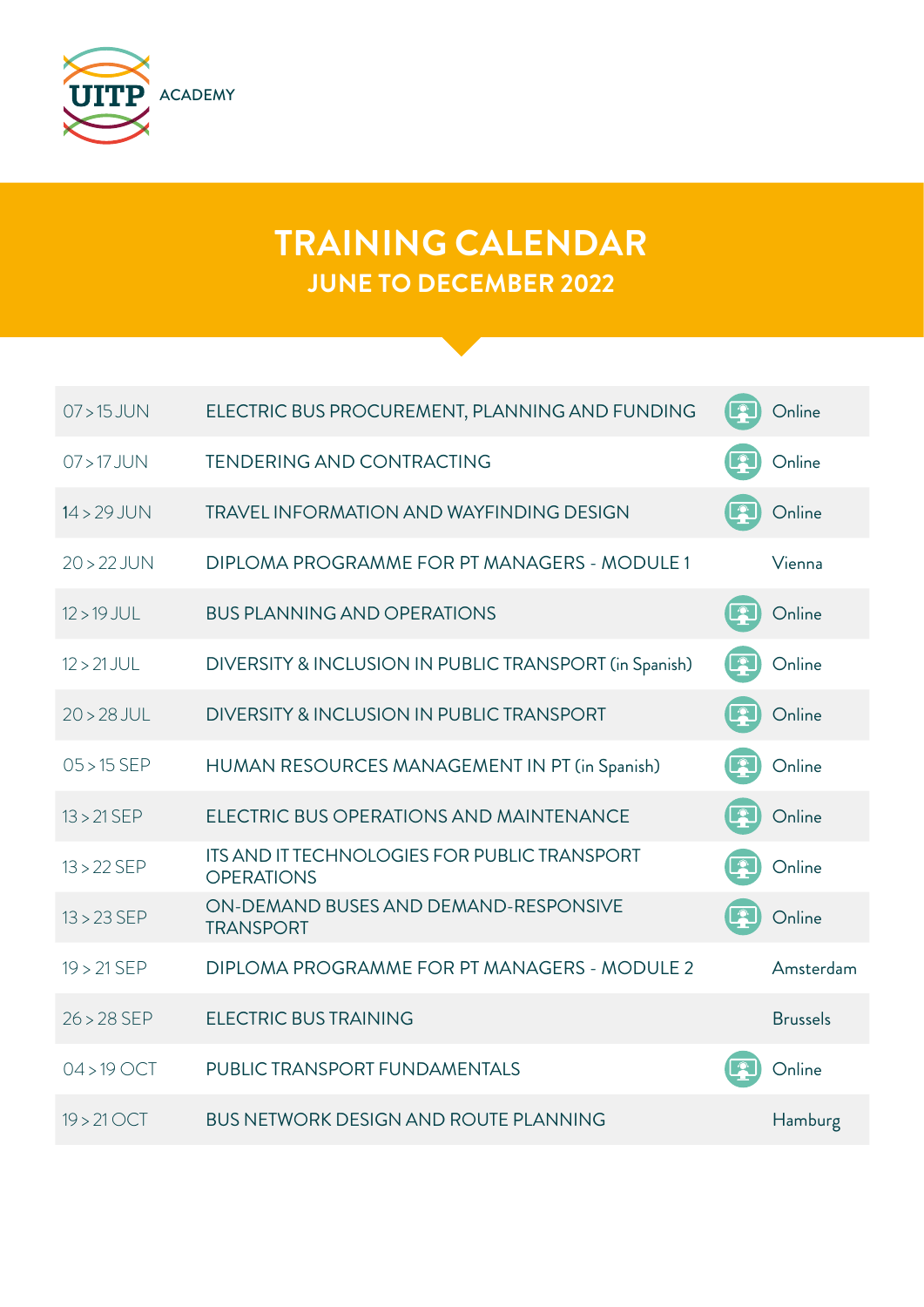| $24 > 26$ OCT  | <b>AUTOMATED MOBILITY</b>                                                                | Karlsruhe |
|----------------|------------------------------------------------------------------------------------------|-----------|
| $16 > 25$ NOV  | RAMS (RELIABILITY, AVAILABILITY, MAINTAINABILITY<br>& SAFETY) IN URBAN RAIL (in Spanish) | Online    |
| $21 > 23$ NOV  | DIPLOMA PROGRAMME FOR PT MANAGERS - MODULE 3                                             | Madrid    |
| 29 NOV > 7 DEC | RAMS (RELIABILITY, AVAILABILITY, MAINTAINABILITY &<br>SAFETY IN URBAN RAIL)              | Online    |
| <b>TBC</b>     | <b>AUTOMATED METROS</b>                                                                  | Online    |
| <b>TBC</b>     | SECURITY AND EMERGENCY PREPAREDNESS                                                      |           |

NOTE: All training courses will be delivered in English unless otherwise noted